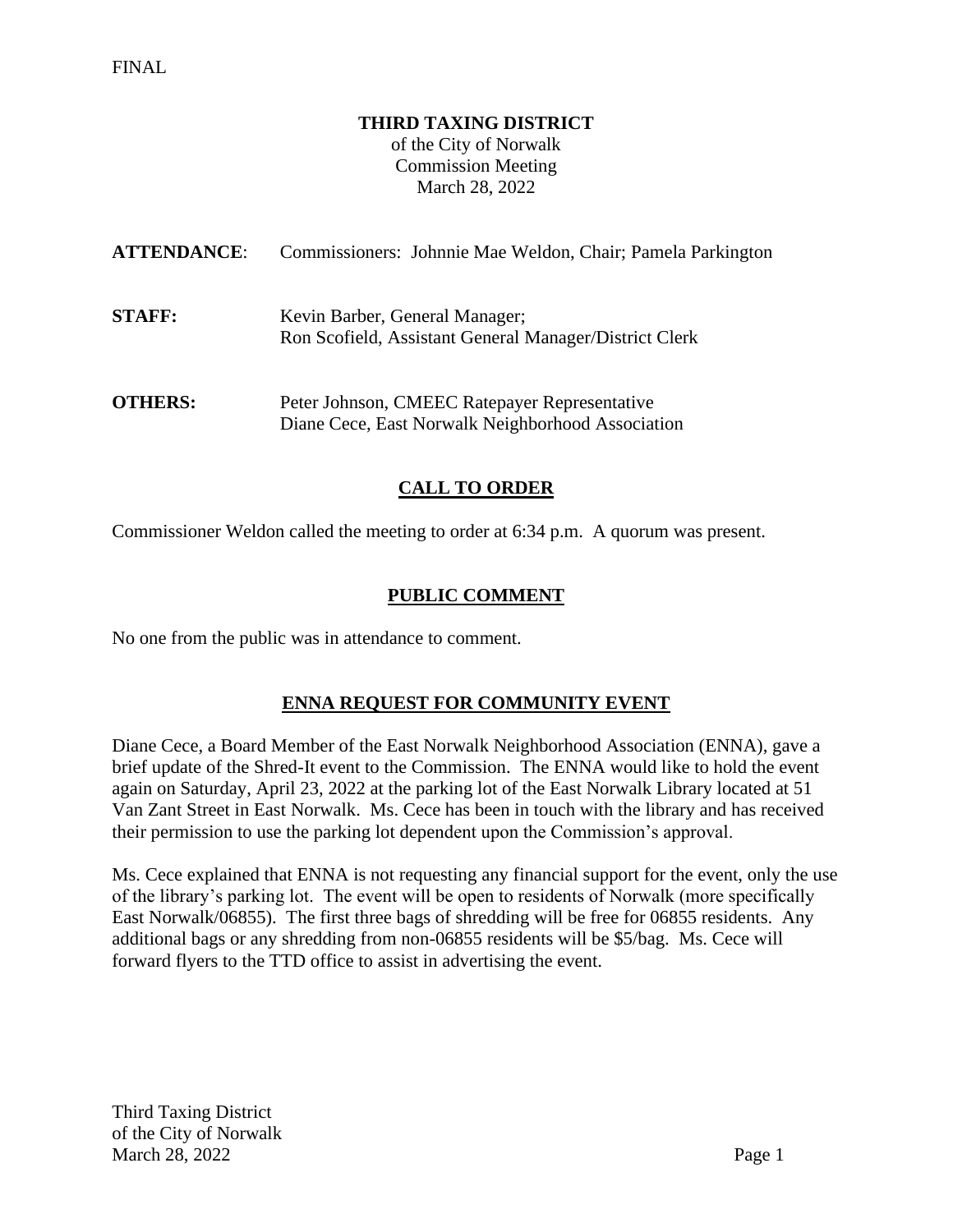# **\*\* COMMISSIONER PARKINGTON MOVED TO APPROVE THE EAST NORWALK NEIGHBORHOOD ASSOCIATION'S REQUEST TO USE THE LIBRARY PROPERTY ON SATURDAY, APRIL 23, 2022 TO BRING IN STERICYCLE INC. dba SHRED-IT TO SHRED THEIR DOCUMENTS. \*\* COMMISSIONER WELDON SECONDED.**

**\*\* THE MOTION PASSED UNANIMOUSLY.**

# **MINUTES OF MEETING**

February 28, 2021 Regular Meeting

# **\*\* COMMISSIONER PARKINGTON MOVED TO TABLE THE MINUTES OF FEBRUARY 28, 2022 TO THE MEETING OF APRIL 25, 2022. \*\* COMMISSIONER WELDON SECONDED. \*\* THE MOTION PASSED UNANIMOUSLY.**

## **DISCUSSION/ANALYSIS OF FINANCIAL STATEMENTS/KEY PERFORMANCE INDICATORS**

Mr. Barber reviewed the Financial Highlights with the Commission for the month of February 2022. Total Income is \$6,634,423 versus \$6,044,948 for last year, a difference of 9.75%. Total Expense is \$6,733,810 versus \$6,178,787 for last year, a difference of 8.98%. Net Income before Rate Stabilization is (\$121,265) versus \$347,345 from last year or a difference of (135%). Net Income after Rate Stabilization is (\$313,670) versus \$102,176 for last year, a difference of (407%).

Total cash balance on hand is \$7,669,842. Of this, the Capital Improvement Fund is \$2,598,148. Current outstanding principal balance with CMEEC is \$4,167,523. Current Fiscal Year Capital additions to date is \$298,186.

Mr. Barber reviewed the P&L for the Electric Department. Income for the month of February 2022 is \$916,889.33 which is \$35,846.53 over budget. Purchased Power (555-00) for the month of January 2022 is \$461,582.71 and over budget by \$70,948.71 for the month. Operating Expenses for the month is \$319,119.61, which is \$89,443 under budget.

The P&L for the District continues to be in good shape. Parks Maintenance is over budget due to tree maintenance and unexpected work. As the year continues, the variance is expected to decrease. The funds for the Library's Matching Fund Program was met during the third quarter.

KPI's: They remain in good shape.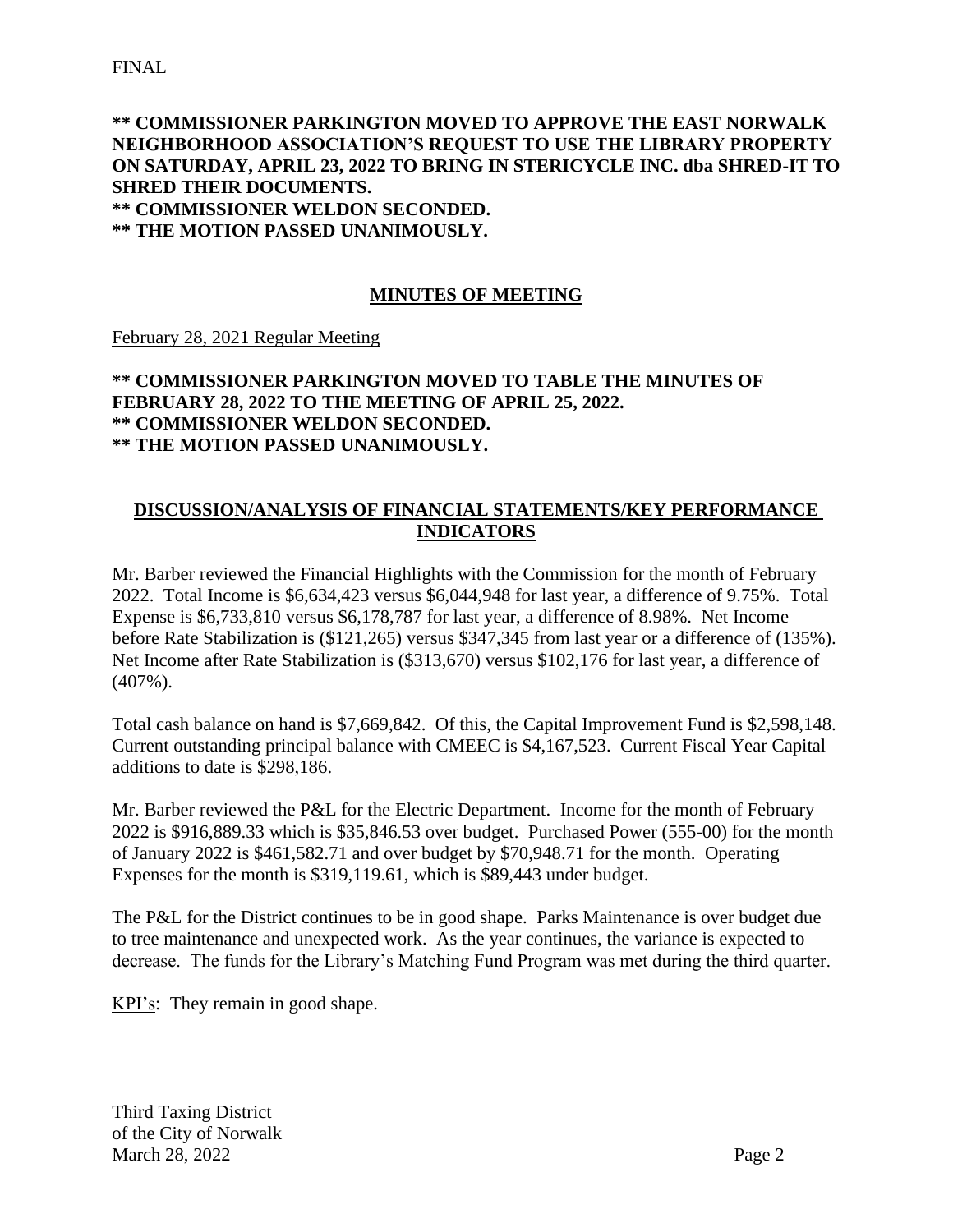## FINAL

RSF: The current balance of the RSF (Rate Stabilization Fund) is \$3,601,893. Mr. Barber went into more detail with the Commission about the projection of the RSF through the year 2026. Over the last few months it has been in a downward trend. The five-year projection of the RSF ends with a negative balance.

Mr. Barber had a discussion with staff at CMEEC about the RSF. He shared his concern with them about the five-year forecast showing a negative amount in the account. The CMEEC staff explained to Mr. Barber how the forecasting works. As CMEEC hedges (buys power in the future) for next winter they are only hedging about 30%. The remaining 70% is filled with the actual price of power for the winter. As you come out of winter, the forward price historically goes down. And when the prices are much better, they begin hedging again.

CMEEC staff assured Mr. Barber that Third Taxing District's account remains in good shape and probably won't need to make any pricing decisions until next year.

Accounts Receivable: Overall, TTD is doing very well. The greater than 90 days open balances is \$38,051 which is 4.8% of the overall balance.

# **APPA CONFERENCE TRAVEL REQUEST**

Mr. Barber has requested approval from the Commission to attend The American Public Power Association (APPA) annual conference and exposition on June 12-15, 2022 in Nashville, TN. Mr. Barber reminded the Commission that per his employment contract, he is required to receive approval from the Commission with advanced notice.

# **\*\*COMMISSIONER PARKINGTON MOVED TO APPROVE KEVIN BARBER'S ATTENDANCE AT THE APPA ANNUAL CONFERENCE IN JUNE 2022 IN NASHVILLE, TN AS PRESENTED. \*\* COMMISSIONER WELDON SECONDED. \*\* THE MOTION PASSED UNANIMOUSLY.**

## **GENERAL MANAGER'S EPORT**

215 East Avenue – There is no new status to report at this time.

April 25, 2022 Commission Meeting – Mr. Barber informed the Commission that he invited Dave Meisenger, CEO of CMEEC to attend the April meeting and to introduce him to the Commission. Mr. Meisenger will also discuss CMEEC's forecasting and the carbon-free policy that is being created.

Union Negotiations – Negotiations will begin on Wednesday, March 30, 2022.